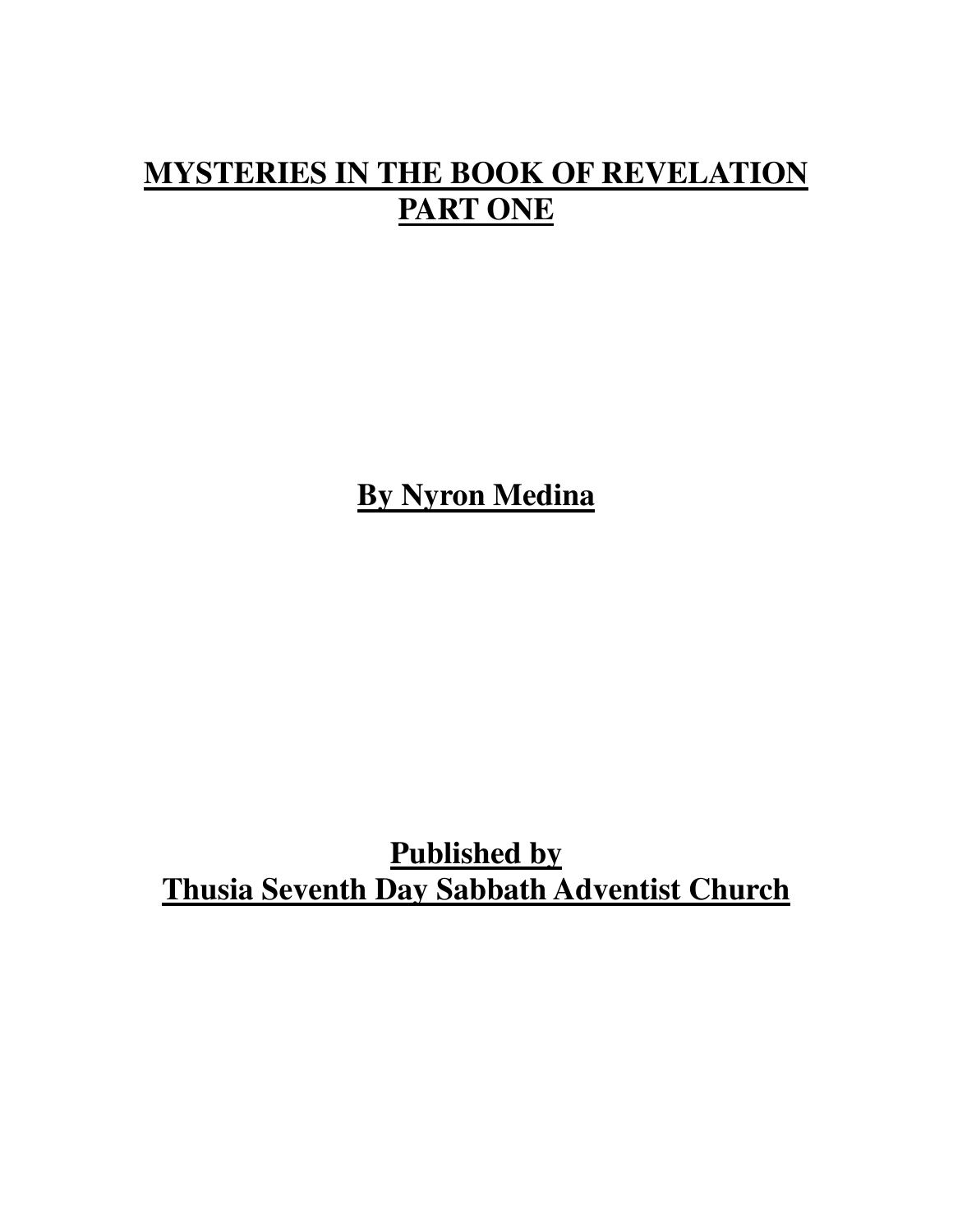## **MYSTERIES IN THE BOOK OF REVELATION PART ONE**

- 1. The Book of Revelation is meant to show us how close God is with His people in all ages even down to the end of the world. (Rev. 1:1; Matt. 28:20).
- 2. The Book of Revelation has two major divisions. They are:
	- a. Revelation chapter one to chapter eleven (Rev. 1-11).
	- b. Revelation chapter twelve to chapter twenty-two (Rev. 12-22).
- 3. The first division ends with the Judgment. Rev. 11:18,19.
- 4. The second division stresses its high point as the Judgment in the last chapter. Rev. 22:11,12,19.
- 5. In the ending of the first division, the Law is brought to view in the Judgment. (Rev. 11:19; Deut. 9:10,11; Deut. 10:1-5; Ex. 31:18).
- 6. In the most important outstanding verse of the last chapter in the second division, keeping the Law (which one is to be judged by Jam. 2:8-12), that one may past safe in the Judgment, is seen to be the deciding factor in the salvation of all. Rev. 22:14.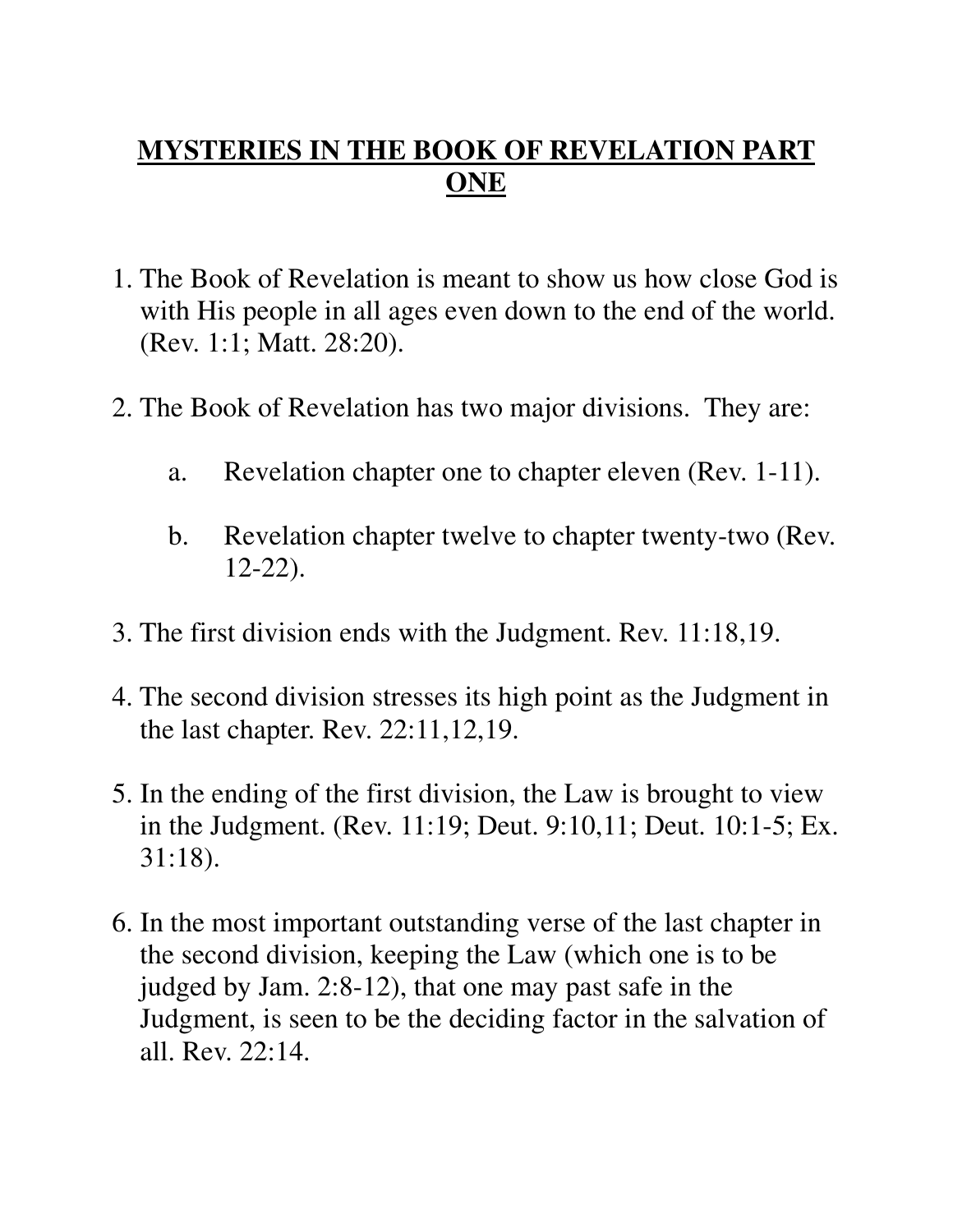- 7. Thus the Book of Revelation is the final chapter in the earth's history which presents the conclusion of the whole matter. The issue is whether all humanity have kept the Law of God or not. Eccl. 12:13,14; 1 Cor. 7:19.
- This is why both divisions of the book reaches down to the 8. last group of true Christians, the remnant, presenting them as sinless. The Book of Revelation is concerned with sinlessness.
	- a. The first division presents the little flock being sealed into sinlessness. (Rev. 7:3,4; 1 Jn. 3:9).
	- b. The second division also presents the little flock as sinless and sealed in that state. (Rev. 12:17; Rev. 14:1- 5,12).
- 9. Those saints that come to the end to face the last battle, must view Satan, the devil in his pantheistic claims as he worked throughout history; this is why he is finally presented as a serpent, or dragon (which is a flying serpent). (Gen. 3:1-5; Rev. 12:3,4,7-9,13-17).
- 10. Satan in his pantheistic imagery is even presented as receiving the worship when one worships the Papacy, his chief agent of deceit in the world, this would mean that pantheism formed the Papacy and its churches. (Rev. 13:1-4; 2 Thess. 2:3-7; 1 Cor. 13:2; Eph. 6:19).
- 11. Pantheism, coming from non-Christian religions is one of the major influences that spread all over the world to bring about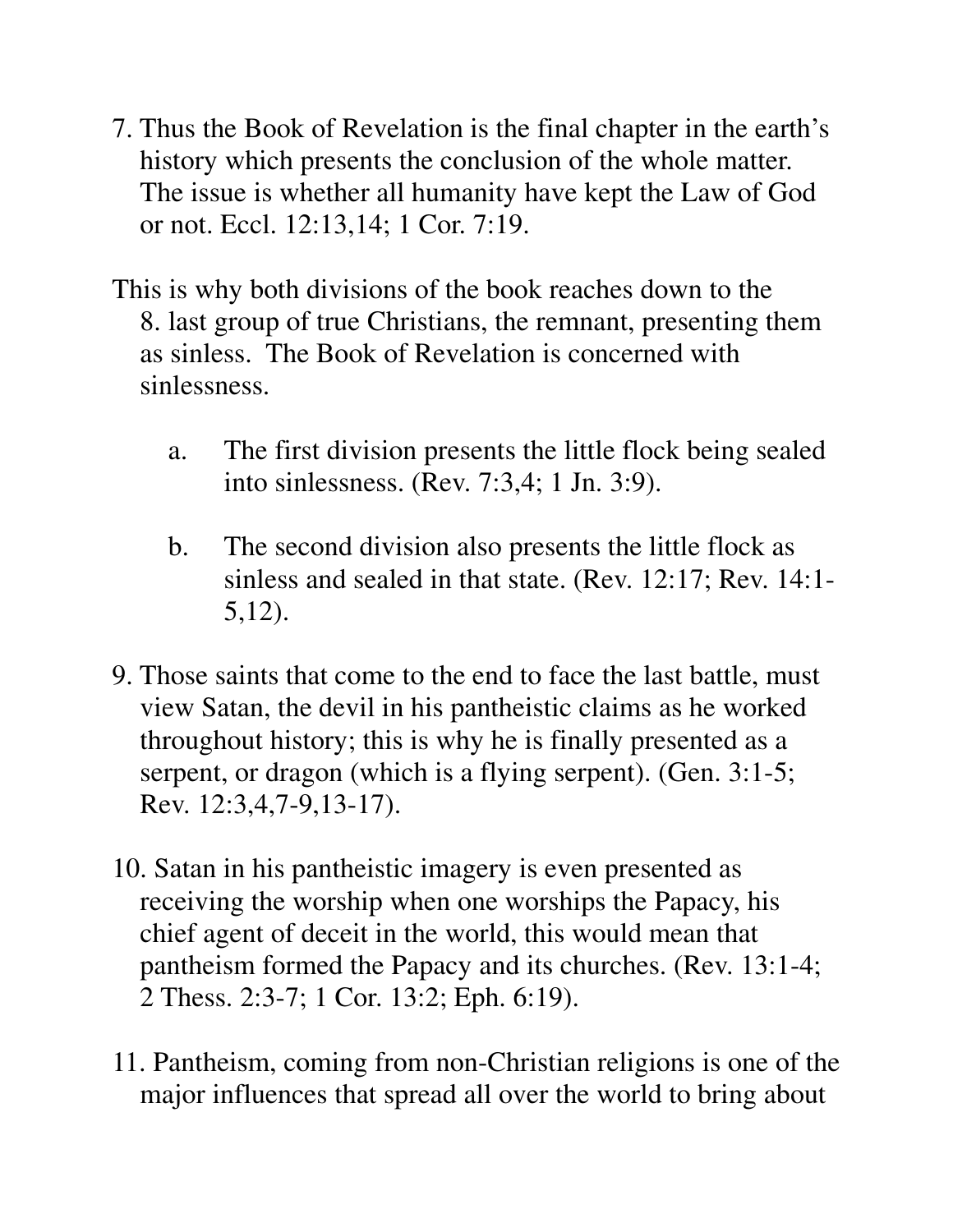the final conflict. Rev. 16:13,14.

- 12. The little flock or company is to keep their garments of the Righteousness of God at that time. (Rev. 16:15; Isa. 61:3, 10).
- 13. However, the four gospels, represented by the four beasts (living creatures), and which shines throughout history against Pantheism, testifies about the holiness or God-alone-ness of God. (Rev. 4:6-8; Josh. 24:19,20; Ex. 15:11; Ps. 86:10).
- 14. Lucifer claimed he had rule over the whole earth, he espoused his globalism since the days of Job. Job. 1:6,7; Job. 2:1,2.
- 15. Presumptuously he offered Jesus Christ ruler-ship of the earth in exchange for worship. Matt. 4:8,9.
- 16. Lucifer's final globalism is to be influenced with a global Sunday Law in an effort to rule the world. Rev. 13:3,4,16, 17.
- 17. But Jesus never loses control of the earth, because the 144,000 never falls in sin and give control to Satan. (Rev. 14:1-5; Rev. 15:1-4; Rev. 17:14).
- 18. Thus Revelation comes to the ending with Jesus announcing that He is the new morning star in place of Lucifer, thus Lucifer loses his identity. (Isa. 14:12; Rev. 22:16).
- 19. Jesus also announces His right to rule the global throne against Lucifer's attempt to take it over. Rev. 22:16.